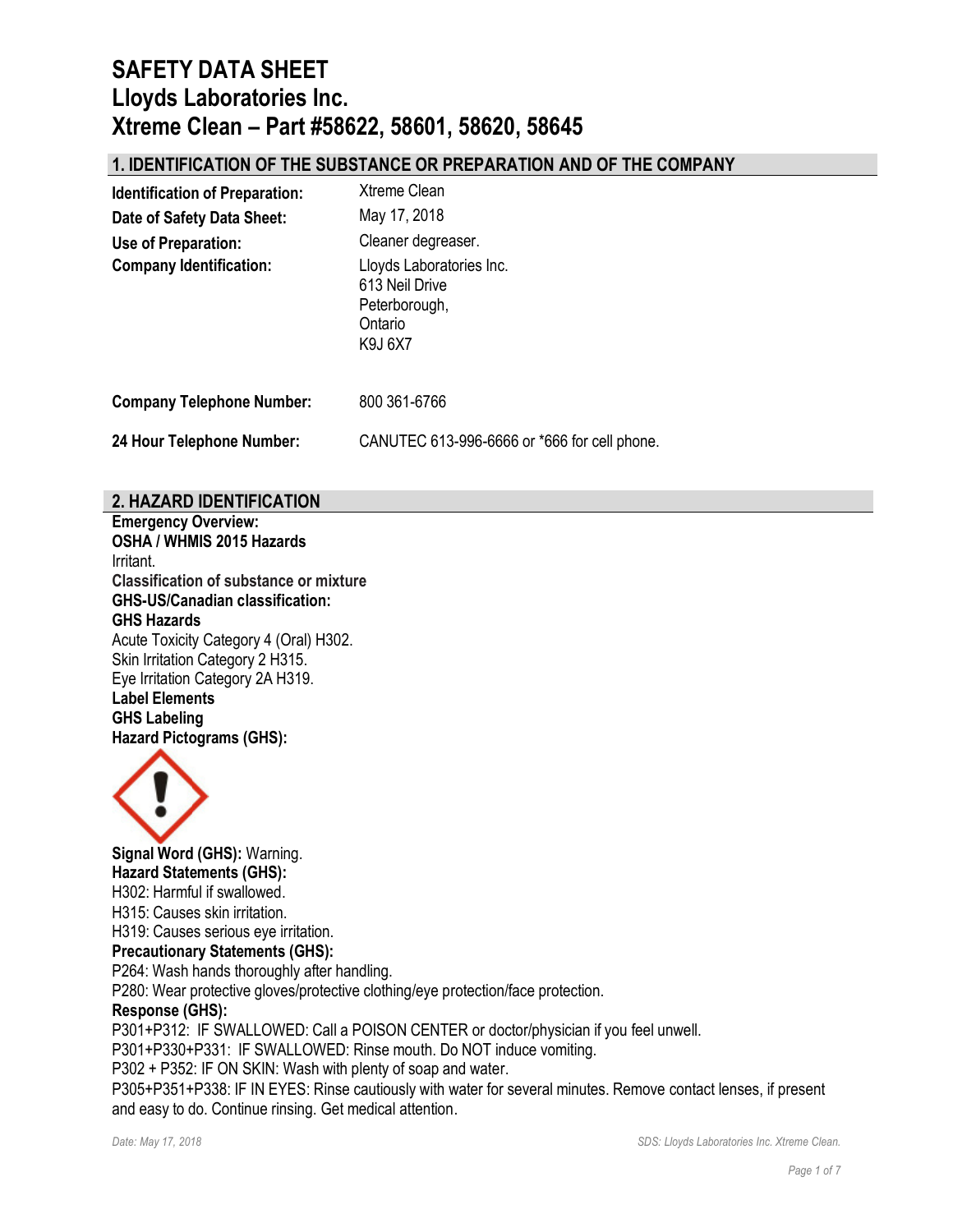## **3. COMPOSITION / INFORMATION ON INGREDIENTS**

**Chemical Description:** Chemical Blend.

| Ingredient                   | CAS#        | $%$ by<br>Wt | <b>Classification</b>                                                                                    |
|------------------------------|-------------|--------------|----------------------------------------------------------------------------------------------------------|
| Sodium Gluconate             | 527-07-1    | $1 - 5$      | Serious Eye Damage/Eye Irritation Category<br>$2B - H320$                                                |
| Alkylpolyglucoside           | 68515-73-1  | $3.5 - 7.0$  | Serious Eye Damage/Eye Irritation Category<br>$2A - H319$                                                |
| Sodium silicate pentahydrate | 6834-92-0   | 1-5          | Skin Corrosion/Irritation Category 1A - H314<br>Serious Eye Damage/Eye Irritation Category<br>$1 - H318$ |
| Tetrasodium Iminodisuccinate | 144538-83-0 | $1-5$        | Not classified as hazardous under GHS.                                                                   |
| Sodium silicate pentahydrate | 6834-92-0   | 1-5          | Skin Corrosion/Irritation Category 1A - H314<br>Serious Eye Damage/Eye Irritation Category<br>$1 - H318$ |

| <b>4. FIRST AID MEASURES</b>                                                    |                                                                                                                                                                                       |
|---------------------------------------------------------------------------------|---------------------------------------------------------------------------------------------------------------------------------------------------------------------------------------|
| Inhalation:                                                                     | Remove to fresh air. If symptoms persist consult physician.                                                                                                                           |
| <b>Eye Contact:</b>                                                             | Remove contacts. Flush with water for at least 20 minutes, occasionally lifting the<br>upper and lower eyelids. Repeat if required. If irritation persists, get medical<br>attention. |
| <b>Skin Contact:</b>                                                            | Thoroughly wash exposed skin with soap and water. Remove any contaminated<br>clothing and wash before reuse.                                                                          |
| Ingestion:                                                                      | Wash out mouth with water. Drink plenty of water. Do not induce vomiting unless<br>directed by medical personnel. Never give anything to an unconscious person. Get<br>medical aid.   |
| <b>Notes to Physician:</b>                                                      | Treatment based on judgment of attending physician.                                                                                                                                   |
| <b>5. FIRE FIGHTING MEASURES</b>                                                |                                                                                                                                                                                       |
| Suitable extinguishing media:                                                   | Flood with water for extinguishing agent. CO2, dry chemical, alcohol resistant<br>foam.                                                                                               |
| Unsuitable extinguishing media:                                                 | None known.                                                                                                                                                                           |
| Special exposure hazards:                                                       | Thermal decomposition releases irritating gases.                                                                                                                                      |
| Special safety equipment:<br>Fire and explosion:<br><b>Further information:</b> | Self-contained positive pressure breathing apparatus and protective clothing.<br>Not flammable. Not an explosive hazard.<br>Keep containers and surrounding cool with water spray.    |

## **6. ACCIDENTAL RELEASE MEASURES**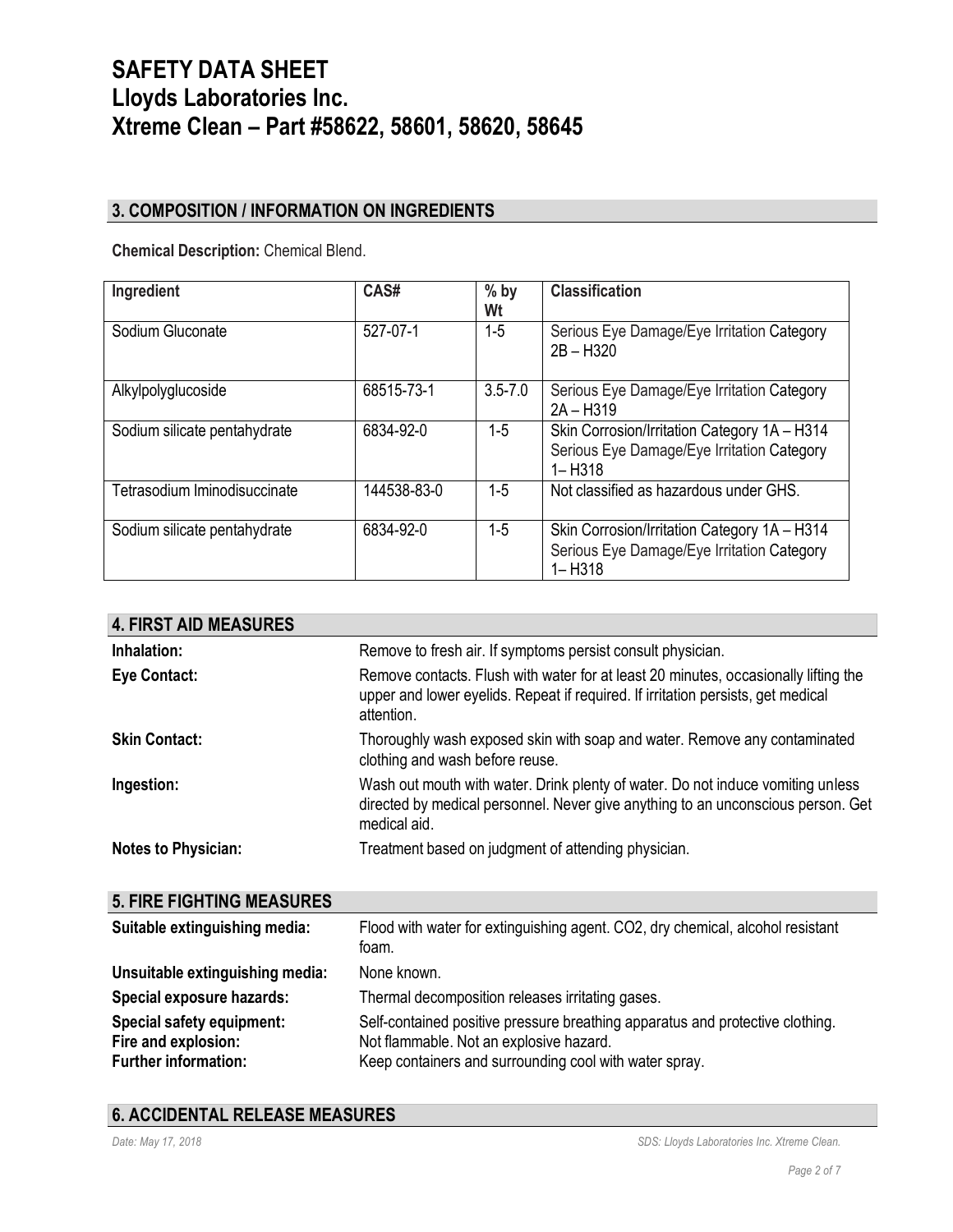**Personal Precautions, Protective Equipment and Emergency Procedures General Measures:** Do not get in eyes, on skin, or on clothing. Do not breathe vapour or mist. **For Non-Emergency Personnel Protective Equipment:** Use appropriate personal protection equipment (PPE). **Emergency Procedures:** Evacuate unnecessary personnel. **For Emergency Personnel Protective Equipment:** Equip cleanup crew with proper protection. **Emergency Procedures: Ventilate area. Environmental Precautions** Prevent entry to sewers and public waters. **Methods and Material for Containment and Cleaning Up For Containment:** Contain any spills with dikes or absorbents to prevent migration and entry into sewers or streams.

**Methods for Cleaning Up:** Clear up spills immediately with absorbent and dispose of waste safely. **Reference to Other Sections:** See Heading 8. Exposure controls and personal protection.

## **7. HANDLING AND STORAGE**

**Precautions for safe handling:** Ensure good ventilation/exhaustion at the workplace. Prevent formation of aerosols. Avoid splashes or spray in enclosed areas. **Information about fire and explosion protection:** Keep respiratory protective device available. No special measures required. **Conditions for safe storage, including any incompatibilities: Storage:** Acids, Oxidizers, reducing agents. **Requirements to be met by storerooms and receptacles:** Store in a cool location. Do not freeze. **Information about storage in one common storage facility:** Do not store together with oxidizer or strong acids. Store away from foodstuffs. **Further information about storage conditions:** Store in cool, dry conditions in well sealed receptacles. Store receptacle in a well-ventilated area. Keep container tightly sealed. **Specific end use(s):**

# No further relevant information available.

## **8. EXPOSURE CONTROLS / PERSONAL PROTECTION**

| <b>Respiratory protection:</b> | Use local exhaust or dilution ventilation.                                                             |
|--------------------------------|--------------------------------------------------------------------------------------------------------|
| Hand protection:               | Chemical resistant gloves.                                                                             |
| Eye protection:                | Safety goggles or full-face shield.                                                                    |
| <b>Skin protection:</b>        | Use body-covering impervious clothing.                                                                 |
| <b>Working hygiene:</b>        | Take usual precautions when handling. Workers should wash hands before<br>eating, drinking or smoking. |
| <b>Exposure Guidelines:</b>    | No materials with exposure levels.                                                                     |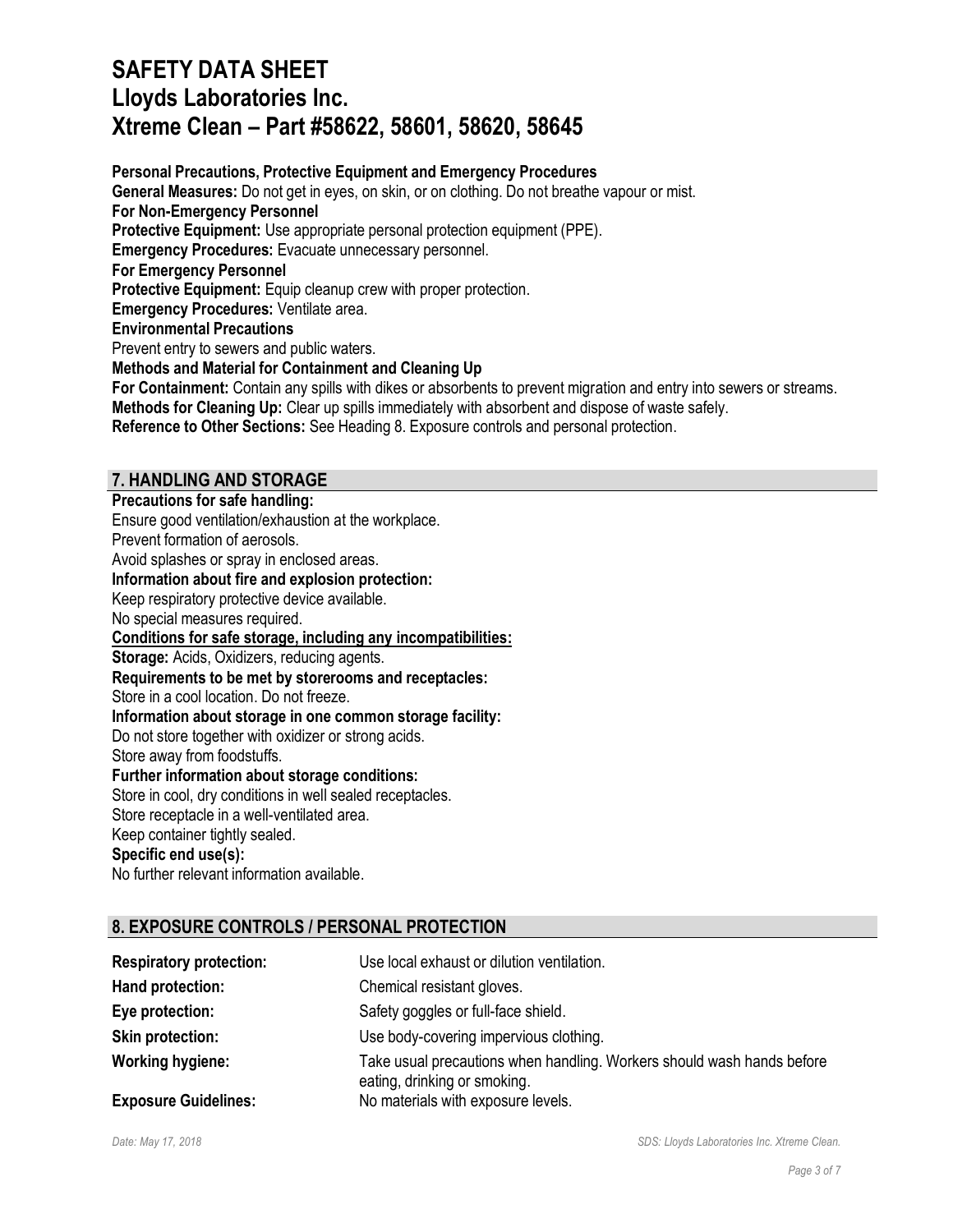### **9. PHYSICAL AND CHEMICAL PROPERTIES**

### **Physical and Chemical Properties**

| <b>Physical State</b><br>Appearance<br><b>Colour</b> | Liquid.<br>Clear liquid.<br>Light amber. | <b>Odour</b><br><b>Odour Threshold</b> | Typical.<br>No data available. |
|------------------------------------------------------|------------------------------------------|----------------------------------------|--------------------------------|
| <b>Property</b>                                      | <b>Values</b>                            | <b>Remarks/Method</b>                  |                                |
| pH                                                   | 11.5                                     | None known.                            |                                |
| <b>Melting/Freezing Point</b>                        | No data available.                       | None known.                            |                                |
| <b>Boiling Point/Range</b>                           | No data available.                       | None known.                            |                                |
| <b>Flash Point</b>                                   | Not applicable.                          | None known.                            |                                |
| <b>Evaporation Rate</b>                              | Similar.                                 | None known.                            |                                |
| <b>Flammability (solid, gas)</b>                     | Not flammable.                           | None known.                            |                                |
| <b>Flammability Limit in Air:</b>                    |                                          |                                        |                                |
| <b>Upper Limit</b>                                   | No data available.                       | None known.                            |                                |
| <b>Lower Limit</b>                                   | No data available.                       | None known.                            |                                |
| <b>Vapour Pressure</b>                               | No data available.                       | None known.                            |                                |
| <b>Vapour density</b>                                | No data available.                       | None known.                            |                                |
| <b>Specific Gravity</b>                              | 1.00-1.01 g/cm3.                         |                                        |                                |
| <b>Water Solubility</b>                              | Soluble in water.                        | None known.                            |                                |
| <b>Solubility Other Solvents</b>                     | No data available.                       | None known.                            |                                |
| <b>Partition Coefficient:</b>                        |                                          |                                        |                                |
| n-octanol/water                                      | No data available.                       | None known.                            |                                |
| <b>Autoignition temperature</b>                      | No data available.                       | None known.                            |                                |
| <b>Decomposition</b>                                 | No data available.                       | None known.                            |                                |
| <b>Temperature</b>                                   |                                          |                                        |                                |
| <b>Kinematic Viscosity</b>                           | No data available.                       | None known.                            |                                |
| <b>Dynamic Viscosity</b>                             | No data available.                       | None known.                            |                                |
| <b>Explosive Properties</b>                          | No data available.                       | None known.                            |                                |
| <b>Oxidizing Properties</b>                          | No date available.                       | None known.                            |                                |
| <b>Other Properties:</b>                             |                                          |                                        |                                |
| <b>Softening Point</b>                               | No data available.                       |                                        |                                |
| <b>VOC Content %</b>                                 | No data available.                       |                                        |                                |
| <b>Particle Size</b>                                 | No data available.                       |                                        |                                |
| <b>Particle Size Distribution</b>                    | No data available.                       |                                        |                                |

## **10. STABILITY AND REACTIVITY**

### *Date: May 17, 2018 SDS: Lloyds Laboratories Inc. Xtreme Clean.* **Reactivity Chemical stability** Stable under recommended handling and storage conditions (see<br>
section 7) section 7). **Thermal decomposition/conditions to about 1.1 and the mail decomposition is to the mail development and stored according to specifications.<br>
<b>avoid:**<br> **Possibility of hazardous reactions** Hazardous polymerization will not occur. **Hazardous polymerization will not occur. Conditions to avoid:** Freezing conditions.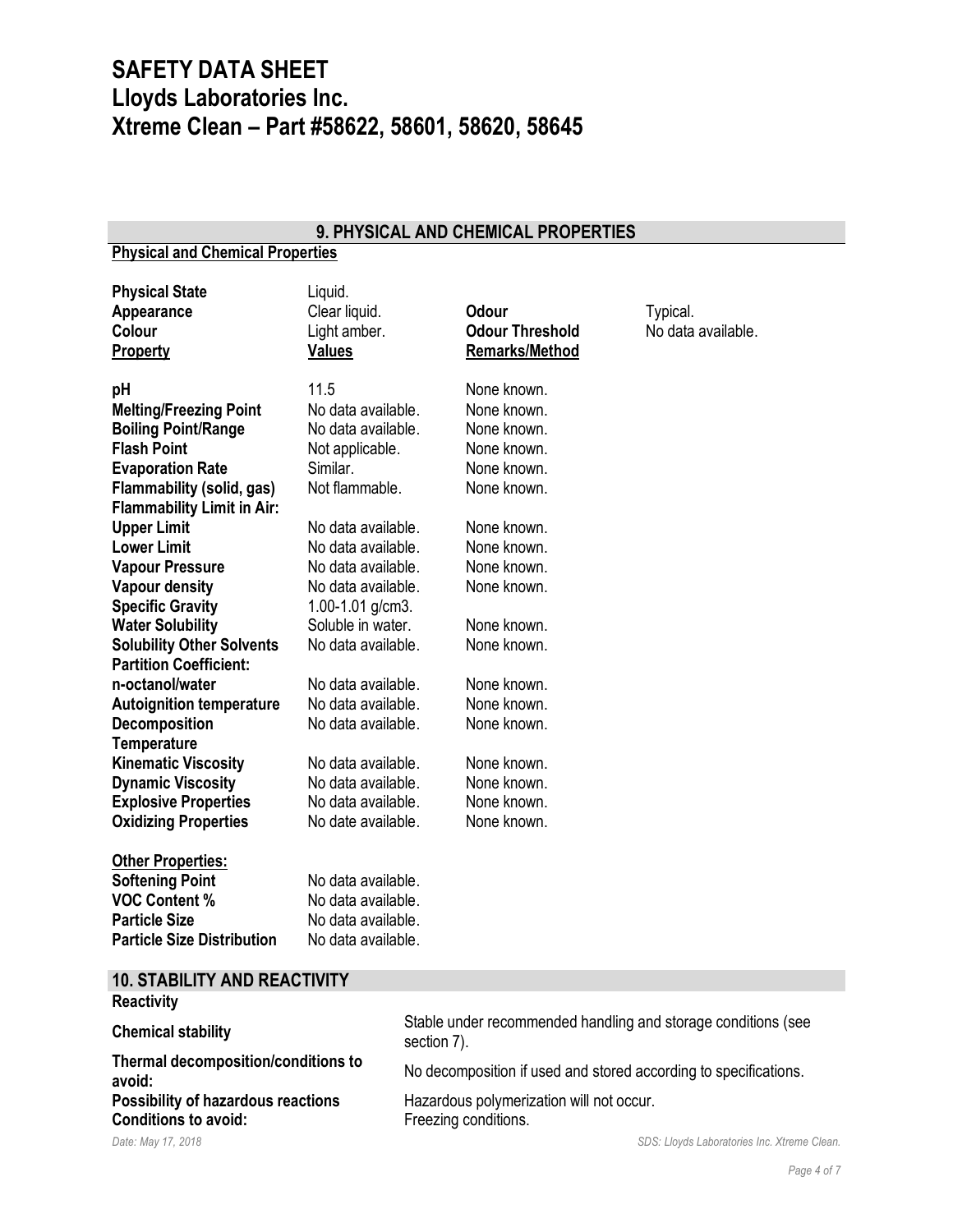Hazardous decomposition products Carbon oxides (CO, CO2). Sodium oxides.

**Hazardous polymerization Will not occur.** 

**Materials to avoid:** Reducing agents. Strong acids. Oxidizers.

## **11. TOXICOLOGICAL INFORMATION**

**Information on toxicological effects Acute toxicity:** Harmful if swallowed. **LD/LC50 values relevant for classification:** No data available. **On the skin: Causes skin irritation. On the eye:** Causes serious eye irritation. Symptoms may include pain, redness, and watering. **Ingestion:** May be irritating to mouth, throat and stomach. Symptoms may include stomach pain and nausea. **Inhalation:** May be irritating to nose, throat, and respiratory tract. Symptoms may include coughing and difficulty breathing. **Sensitization:** No known effects. **Additional toxicological information: Carcinogenicity: Chemical Name:** None. **Reproductive Toxicity:** None.

|  | <b>12. ECOLOGICAL INFORMATION</b> |  |
|--|-----------------------------------|--|
|  |                                   |  |

| Toxicity:                             | Not classified.                                                          |
|---------------------------------------|--------------------------------------------------------------------------|
| <b>Persistence and Degradability:</b> | Not available.                                                           |
| <b>Bioaccumulative Potential:</b>     | Not available.                                                           |
| <b>Mobility in Soil:</b>              | Not available.                                                           |
| <b>Other Adverse Effects:</b>         |                                                                          |
| <b>Other Information:</b>             | All of the organic components of this product are readily biodegradable. |

### **13. DISPOSAL**

**Waste Disposal Recommendations:** Dispose of waste material in accordance with all local, regional, national, and international regulations.

**Ecology – Waste Materials:** Avoid release to the environment.

### **14. TRANSPORTATION INFORMATION**

**U.S. Department of Transportation (DOT):** Not regulated. **Canadian TDG (Road & Rail):** Not regulated. **Water Transportation (IMO):** Not regulated. **Air Transportation (IATA):** Not regulated.

### **15. REGULATORY INFORMATION**

**Occupational Health & Safety Regulations: WHMIS 1988 Classification:** Class D - Division 2B.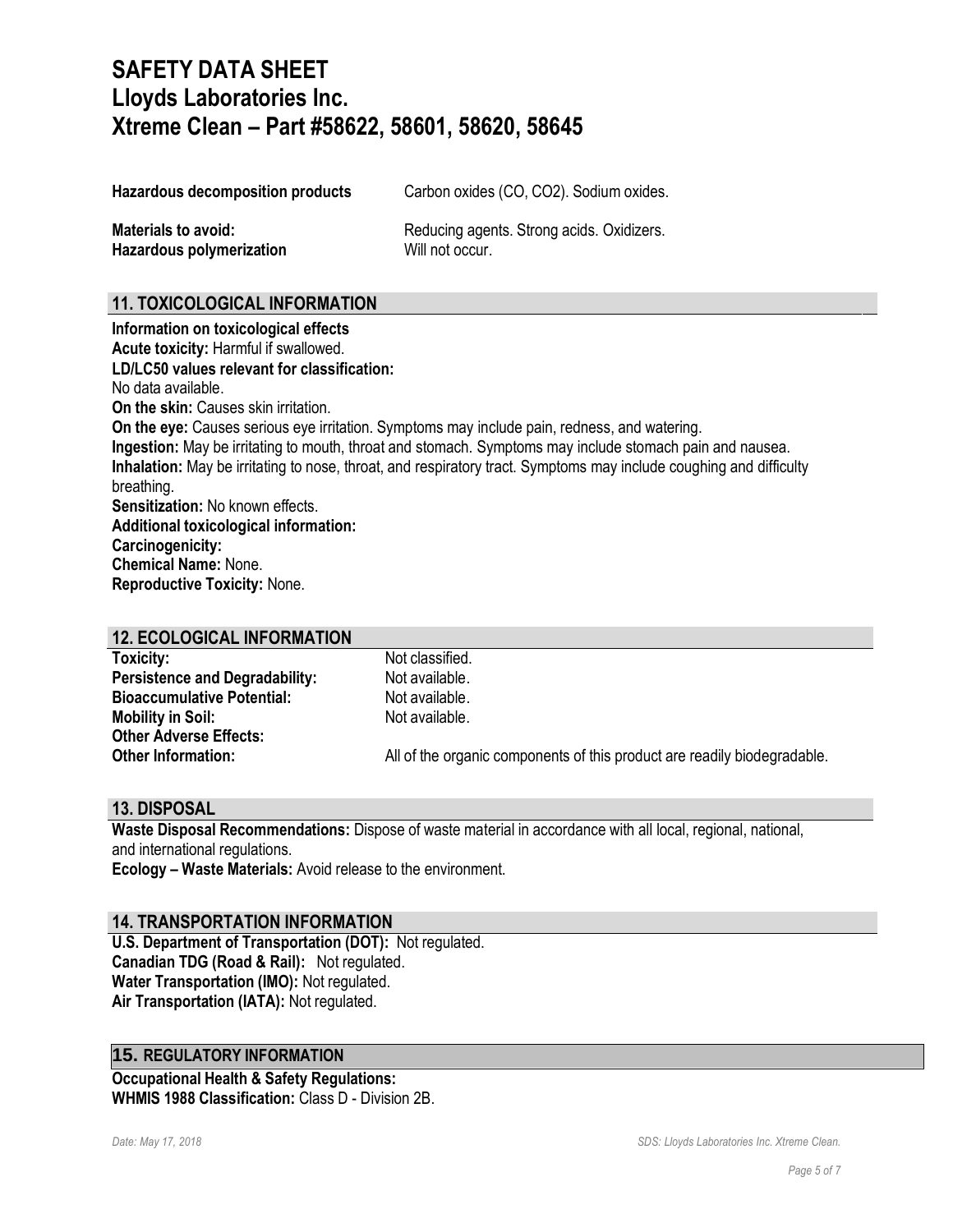

**OSHA & WHMIS:** MSDS prepared pursuant to the Hazard Communication Standard (CFR29 1910.1200) and Canadian WHMIS regulations (Controlled Products Regulations under the Hazardous Products Act).

#### **International Inventories**

| <b>TSCA</b>          | Complies. |
|----------------------|-----------|
| <b>DSL/NDSL</b>      | Complies. |
| <b>EINECS/ELINCS</b> | Complies. |
| <b>ENCS</b>          | Complies. |
| <b>IECSC</b>         | Complies. |
| <b>KECL</b>          |           |
| <b>PICCS</b>         |           |
| <b>AICS</b>          | Complies. |

#### **Legend:**

**TSCA** - All components of this product are listed or are exempt or excluded from listing on the United States Toxic Substances Control Act Section 8(b) Inventory.

**DSL/NDSL** - Canadian Domestic Substances List/Non-Domestic Substances List.

**EINECS/ELINCS** - European Inventory of Existing Commercial Chemical Substances/EU List of Notified Chemical Substances.

**ENCS** - Japan Existing and New Chemical Substances.

**IECSC** - China Inventory of Existing Chemical Substances.

**KECL** - Korean Existing and Evaluated Chemical Substances.

**PICCS** - Philippines Inventory of Chemicals and Chemical Substances.

**AICS** - Australian Inventory of Chemical Substances.

### **U.S. State Regulations**

#### **California Proposition 65**

This product does not contain any Proposition 65 chemicals.

#### **HMIS III Rating**

Health: 1 Slight Hazard.

Flammability: 0 Minimal Hazard.

Physical: 0 Minimal Hazard.

Personal Protection: B. SDS (GHS HazCom 2012 and WHMIS 2015).